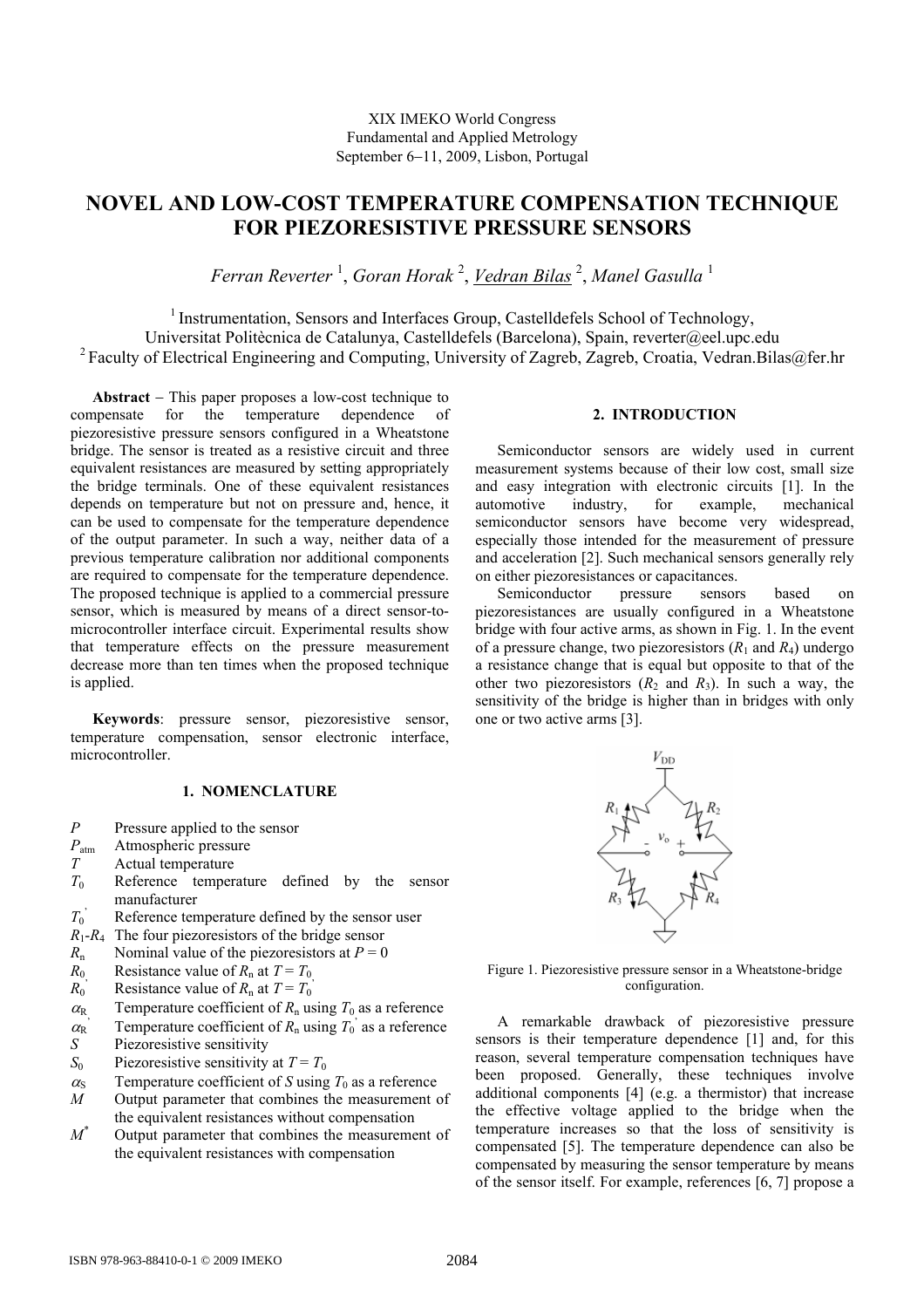relaxation oscillator in which the frequency of the output signal carries information about the bridge unbalance whereas the duty cycle carries information about the bridge resistance and, hence, the temperature. Reference [8] proposes (for metallic strain gages, not for semiconductor ones) a technique based on two current sources and two differential voltage measurements, one with information about the mechanical stress and the other with information about the temperature.

This paper proposes a novel technique to compensate for the temperature dependence of piezoresistive pressure sensors by using a simple and low-cost microcontrollerbased interface circuit. The proposed technique uses the same pressure sensor to measure the temperature and, hence, it does not require either data of a previous temperature calibration or additional components.

#### **3. TEMPERATURE DEPENDENCE**

The four piezoresistors of the pressure sensor (Fig. 1) can be modelled by [9]

$$
R_1 = R_4 = R_n \left[ 1 + S \cdot P \right] \tag{1a}
$$

$$
R_2 = R_3 = R_n \left[ 1 - S \cdot P \right],\tag{1b}
$$

in which both *R*n and *S* depend on temperature. Consequently, if we assume a first-order temperature dependence and the same temperature coefficients for the four piezoresistors, these can be modelled by

$$
R_1 = R_4 = R_0 \left[ 1 + \alpha_{R} \left( T - T_0 \right) \right] \left[ 1 + S_0 \left( 1 + \alpha_{S} \left( T - T_0 \right) \right) P \right] (2a)
$$

$$
R_2 = R_3 = R_0 \left[ 1 + \alpha_{R} \left( T - T_0 \right) \right] \left[ 1 - S_0 \left( 1 + \alpha_{S} \left( T - T_0 \right) \right) P \right]. \text{(2b)}
$$

According to [1],  $\alpha_R$  is a positive temperature coefficient (i.e.  $\alpha_{\rm R}$  > 0) whereas  $\alpha_{\rm S}$  is a negative temperature coefficient (i.e.  $\alpha_s$  < 0). Data sheets of commercial pressure sensors usually specify  $\alpha_R$  and  $\alpha_S$  by means of the "temperature" coefficient of input resistance" and the "temperature coefficient of span", respectively. These coefficients depend on the temperature used as a reference by the manufacturer  $(T_0$  according to our nomenclature).

If a constant supply voltage  $(V_{DD})$  is applied to the bridge sensor and then the differential output voltage  $(v_0)$  is read, as shown in Fig. 1, the measurement result is

$$
v_{o} = V_{DD} S_{0} (1 + \alpha_{s} (T - T_{0})) P , \qquad (3)
$$

which depends on pressure but also on temperature. Since  $\alpha_{\rm S}$  < 0, for a given value of *P*, the value of  $v_0$  decreases with temperature. Generally, this temperature dependence is compensated by using additional components that increase the effective voltage applied to the bridge when the temperature increases [4, 5].

 Bridge sensors can also be measured by determining three equivalent resistances of the bridge [10]. To do so, the bridge terminals are appropriately set to ground or in highimpedance state (HZ), as shown in Fig. 2, and the resulting equivalent resistances are:

$$
R_{\text{eq},A} = \frac{R_4 \left( R_1 + R_2 + R_3 \right)}{R_1 + R_2 + R_3 + R_4} \tag{4a}
$$

$$
R_{\text{eq},\text{B}} = \frac{(R_1 + R_2)(R_3 + R_4)}{R_1 + R_2 + R_3 + R_4}
$$
 (4b)

$$
R_{\text{eq,C}} = \frac{R_2 \left( R_1 + R_3 + R_4 \right)}{R_1 + R_2 + R_3 + R_4} \,. \tag{4c}
$$

Replacing (2) in (4) yields

*R*

$$
R_{\text{eq,A}} \approx \frac{R_0}{4} \Big[ 1 + \alpha_{\text{R}} \left( T - T_0 \right) \Big] \Big[ 3 + 2S_0 \left( 1 + \alpha_{\text{S}} \left( T - T_0 \right) \right) P \Big] \tag{5a}
$$

$$
R_{\text{eq,B}} = R_0 \left[ 1 + \alpha_{\text{R}} \left( T - T_0 \right) \right] \tag{5b}
$$

$$
R_{\text{eq},\text{C}} \approx \frac{R_0}{4} \Big[ 1 + \alpha_{\text{R}} \left( T - T_0 \right) \Big] \Big[ 3 - 2S_0 \left( 1 + \alpha_{\text{S}} \left( T - T_0 \right) \right) P \Big]. \tag{5c}
$$

Then, the measurand can be estimated by calculating the parameter *M* that combines the measurement of the equivalent resistances as follows [10]:

$$
M = \frac{R_{\text{eq,A}} - R_{\text{eq,C}}}{R_{\text{eq,B}}}.
$$
 (6)

Replacing now (5) in (6) yields

$$
M = S_0 \left( 1 + \alpha_s \left( T - T_0 \right) \right) P \,, \tag{7}
$$

which, the same as in (3), depends on pressure but also on temperature. Therefore, since  $\alpha_s < 0$ , for a given value of *P*, the value of *M* also decreases with temperature.

#### **4. COMPENSATION TECHNIQUE**

To compensate for the temperature dependence shown in (7), we propose to estimate the sensor temperature by means of the sensor itself. This can be done by using appropriately the measurement of  $R_{eq,B}$ , which just depends on temperature, as shown in (5b). Then, in order to achieve an output independent of temperature (i.e.  $M^* = S_0 P$ ), we could calculate the following parameter:

$$
M^* = \frac{M}{1 + \frac{\alpha_{\rm s}}{\alpha_{\rm R}} \left( \frac{R_{\rm eq, B}}{R_0} - 1 \right)},
$$
(8)

where *M* is calculated by (6),  $\alpha_s$  and  $\alpha_R$  are specified by the sensor manufacturer,  $R_{eq,B}$  is the measured equivalent resistance at a given temperature  $T$ , and  $R_0$  is the value of  $R_{eq,B}$  at  $T = T_0$ . Regrettably, the tolerance of  $R_0$  is either very large (say, 20 % or higher) or not specified at all in sensor data sheets. Of course,  $R_0$  could be measured at  $T = T_0$ , but this involves time and specific temperature-calibration instrumentation.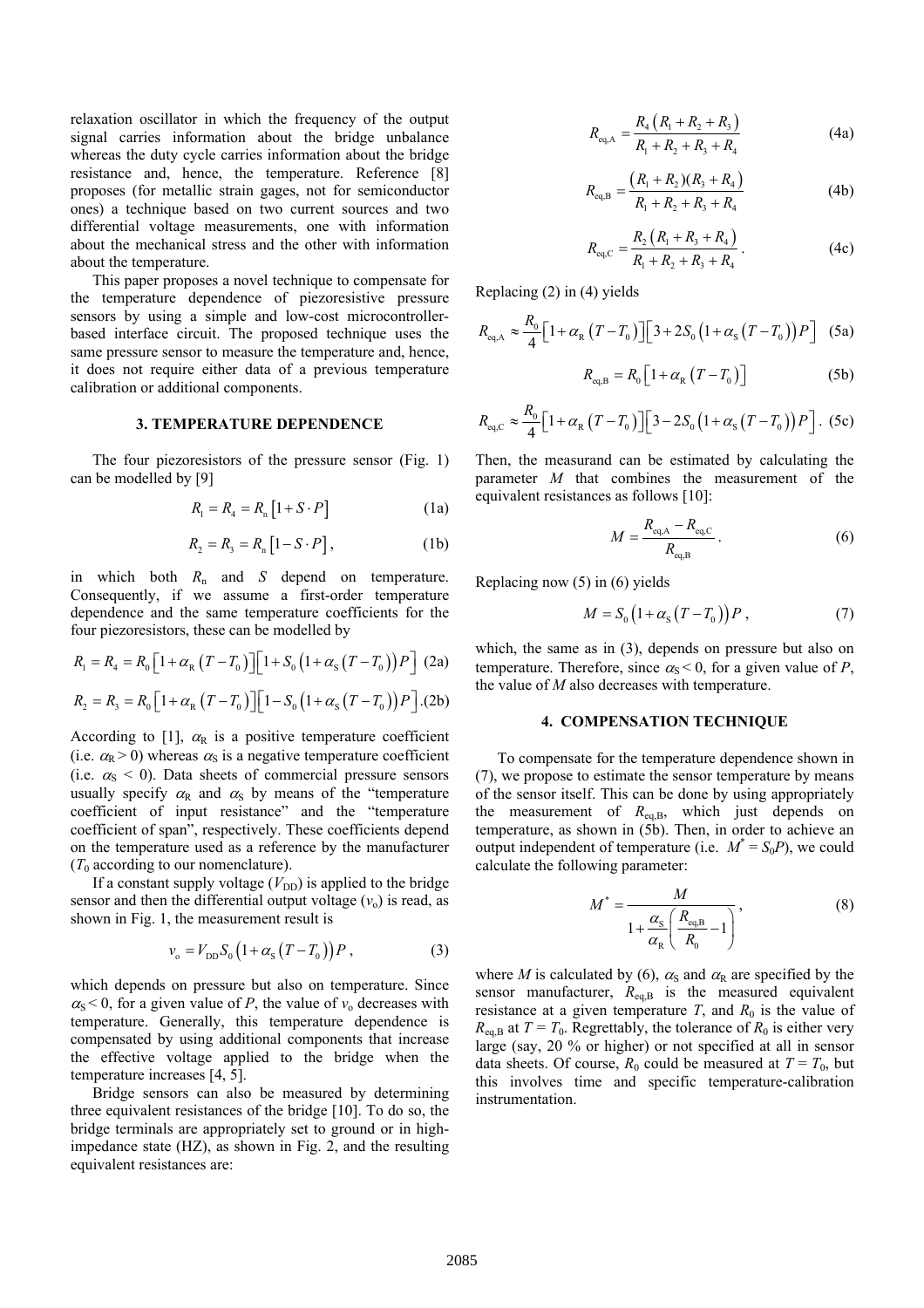

Figure 2. Bridge sensor treated as a resistive circuit and measurement of the equivalent resistances (a)  $R_{eq,A}$ , (b)  $R_{eq,B}$  and (c)  $R_{eq,C}$ .

To avoid the previous limitations, we propose to use  $T_0$ <sup>'</sup> as a reference instead of  $T_0$ ;  $T_0$ <sup>'</sup> can be, for example, room temperature whenever it does not differ significantly from *T*<sub>0</sub>. In such conditions, we can assume  $\alpha_R \approx \alpha_R$  and, hence, *R*eq,B can be expressed and approximated to

$$
R_{\text{eq,B}} = R_0 \left[ 1 + \alpha_R \left( T - T_0' \right) \right] \approx R_0 \left[ 1 + \alpha_R \left( T - T_0' \right) \right]. \quad (9)
$$

Then, instead of (8), we propose to calculate  $M^*$  as follows:

$$
M^* = \frac{M}{1 + \frac{\alpha_{\rm s}}{\alpha_{\rm R}} \left( \frac{R_{\rm eq, B}}{R_0} - 1 \right)},
$$
(10)

where  $R_0$ <sup>'</sup> is the value of  $R_{eq,B}$  registered at  $T = T_0$ <sup>'</sup>. Replacing now (7) in (10) yields

$$
M^* \approx S_0 \left( 1 + \alpha_s \left( T_0 - T_0 \right) \right) P \,. \tag{11}
$$

which just depends on pressure because the term  $(T_0^{\prime} - T_0)$  is constant.

This compensation technique can also be applied to conventional conditioning circuits based on the measurement of the differential output voltage (Fig. 1). If the circuit is able to measure both  $v_0$  and  $R_{eq,B}$ , then the information provided by the latter can be used to compensate for the temperature dependence of the former (see (3)).

## **5. MATERIALS AND METHOD**

The proposed temperature compensation technique has been applied to a commercial pressure sensor (SX15AD2, SensorTechnics), which is intended for absolute pressure measurements. This sensor is internally configured in a Wheatstone bridge with four active arms (Fig. 1) and does not include either compensation electronics or conditioning circuits inside. Table I summarises the main features of this sensor.

Table 1. Features of the SX15AD2 sensor.

| Feature                                                                                                             | Value                                                                                       |
|---------------------------------------------------------------------------------------------------------------------|---------------------------------------------------------------------------------------------|
| Operating pressure range                                                                                            | $[0, 103]$ kPa                                                                              |
| Sensitivity                                                                                                         | $214 \mu V/V/kPa$ (typ)                                                                     |
| Operating temperature range                                                                                         | [-40, +85] <sup>o</sup> C                                                                   |
| Temperature coefficient of input<br>resistance $(\alpha_R)$ using $T_0 = 25 \text{ °C}$<br>$($ not 100 % tested $)$ | $+690$ ppm/ $\rm{^oC}$ (min)<br>+750 ppm/ $\rm{^{\circ}C}$ (typ)<br>$+810$ ppm/°C (max)     |
| Temperature coefficient of span<br>$(\alpha_s)$ using $T_0 = 25$ °C<br>$(not 100 \%$ tested)                        | $-2550$ ppm/ $\rm{^oC}$ (min)<br>-2150 ppm/ $\rm{^oC}$ (typ)<br>-1900 ppm/ $\rm{^oC}$ (max) |

The sensor was subjected to atmospheric pressure, which was equal to 101 kPa according to the Croatian national meteorological institute. The temperature applied to the sensor was controlled by a climatic chamber (Weiss Technik 125 SB) from -40 ºC to 70 ºC. For each test condition, the three equivalent resistances (Fig. 2) were measured using the direct sensor-to-microcontroller interface circuit proposed in [10], which was controlled by the dsPIC30F3012 microcontroller (Microchip). For the temperature compensation, we used  $T_0 \approx 26 \text{ °C}$  as a reference, which is near to  $T_0 = 25 \text{ °C}$ .

#### **6. EXPERIMENTAL RESULTS AND DISCUSSION**

Fig. 3 (solid line and crosses) shows the normalized value of *M* versus temperature at  $P = P_{\text{atm}}$  when the compensation technique was not applied (Eq. (6)). The parameter *M* clearly depended on temperature, to be precise, the temperature coefficient was -2700 ppm/ºC. As predicted by (7), the temperature coefficient of *M* is negative, however its (absolute) value is slightly higher than the maximum one expected (-2550 ppm/ºC according to Table 1). In the worst case (i.e. for  $T \approx -40$  °C), the relative error in *M* (and, hence, in the pressure measurement) due to temperature was about  $17 \%$